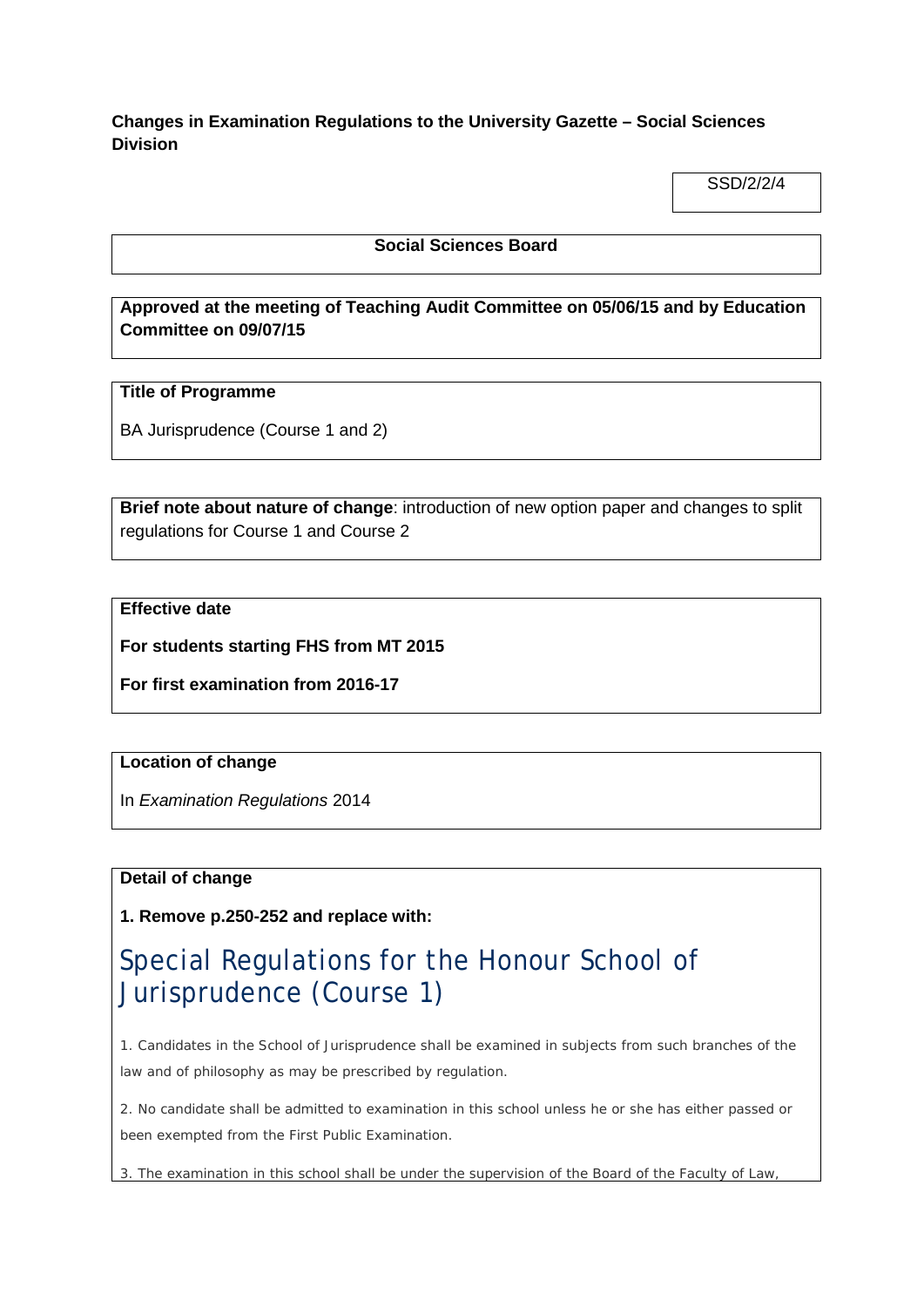which shall make regulations concerning it, subject always to the preceding clauses of this sub-section and to the concurrence of the Divisional Board of Humanities in respect of regulations concerning philosophy.

4. Candidates shall be examined in accordance with the Examination Regulations set out below.

5. Candidates must have satisfactorily completed the Legal Research and Mooting Skills Programme.

6. Candidates shall be examined in the following seven core subjects

- (i) Jurisprudence
- (ii) Contract
- (iii) Tort
- (iv) Land Law
- (v) European Union Law

(vi) Trusts

(vii) Administrative Law

7. In addition to the core subjects, candidates must offer two further optional subjects from a list approved by the Board of the Faculty of Law. The list for the following academic year shall be posted in the Law Faculty Office and sent to college tutors, together with individual specifications and examination methods, not later than the beginning of the fifth week of the Hilary Term in the year before the Honour School examination will be held. Depending on the availability of teaching resources, not all optional subjects will be available to all candidates in every given year. If any such subject has to be withdrawn after it has appeared on the lists approved by the Board of the Faculty of Law, notice will be given in the Law Faculty Handbook for Undergraduate Students for the relevant year, which will be published and made available on the Faculty website by Monday of noughth week of Michaelmas Term that year. Candidates selected for the Jessup Moot team may take the Jessup Moot option in place of one of the two optional subjects. Further regulations for the Jessup Moot option appear under 11. below.

8. Candidates who have been awarded the Diploma in Legal Studies shall be examined in the same number of subjects as other candidates but shall not be required to repeat in the Final Honour School papers taken for the Diploma which would otherwise be compulsory.

9. *Legal Research and Mooting Skills Programme*

The Law Board offers a Legal Research and Mooting Skills Programme, which provides training in the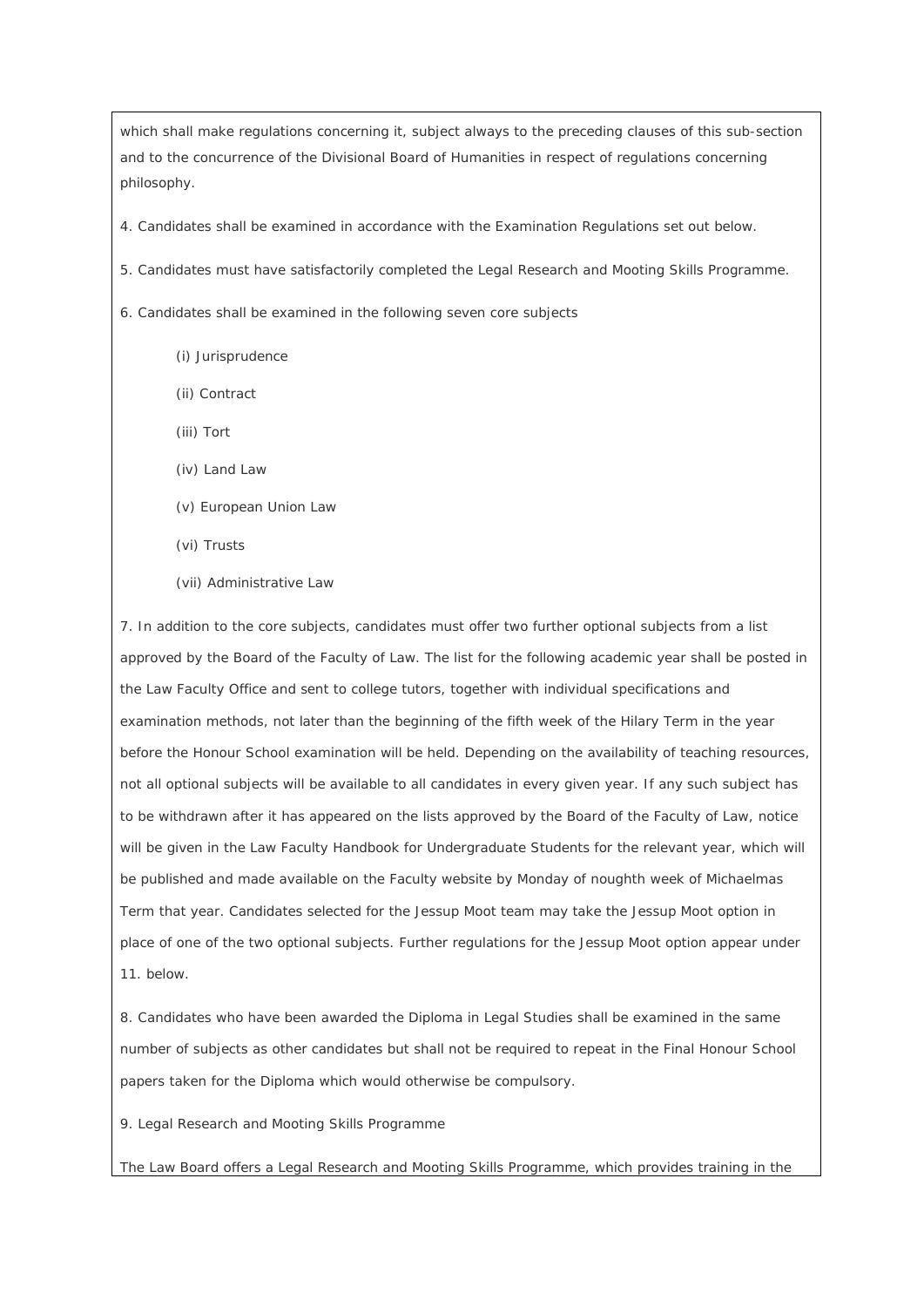use of legal information resources (both paper and electronic), legal research, and team-working. The programme will also check students' competence in the use of Information Technology. Students are required to undertake this programme and to complete the assessments which form part of it, to the satisfaction of the Programme Co-ordinator appointed by the Law Board. The Programme Co-ordinator will certify to the Chair of Examiners for the Honour School of Jurisprudence the names of those students who have done so.

#### 10. *Core Subjects*

## (i) JURISPRUDENCE

Candidates offering Jurisprudence will be examined in that subject by:

(a) a two hour closed book examination at the end of a student's final year of the Final Honours School, in which students answer two questions from a selection of ten, and

(b) a single essay of 3,000-4,000 words to be written during the summer vacation between the end of Year 2 and commencement of Year 3 of the Final Honour School. Essay questions will be published by the Board of Examiners at noon on the Friday of the seventh week of the Trinity Term preceding the examination. Candidates will be contacted with details of how to collect or access the questions. Two copies of each essay submitted must be delivered to the Chair of the BA Jurisprudence Final Honours School Examiners, Examination Schools, High Street, Oxford OX1 4BG, by noon on the Friday of noughth week preceding the beginning of the Michaelmas Full Term immediately following. The essays must bear the candidate's examination number, but not his or her name or the name of his or her college. Every candidate shall sign a Declaration of Authorship to the effect that the essay is his or her own work. Candidates shall further state the total number of words used in their essays. This certificate shall be presented together with the essays. To ensure anonymity the certificate must be placed in a sealed envelope.

(ii) CONTRACT

Candidates will be required to show a knowledge of such parts of the law of restitution as are directly relevant to the law of contract. Questions may be set in this paper requiring knowledge of the law of tort.

(iii) TORT

Questions may be set in this paper requiring knowledge of the law of contract.

(iv) LAND LAW

(v) EUROPEAN UNION LAW

Comprises:

A. The basic structure and functions of the institutions; the aims of the EU; law-making; the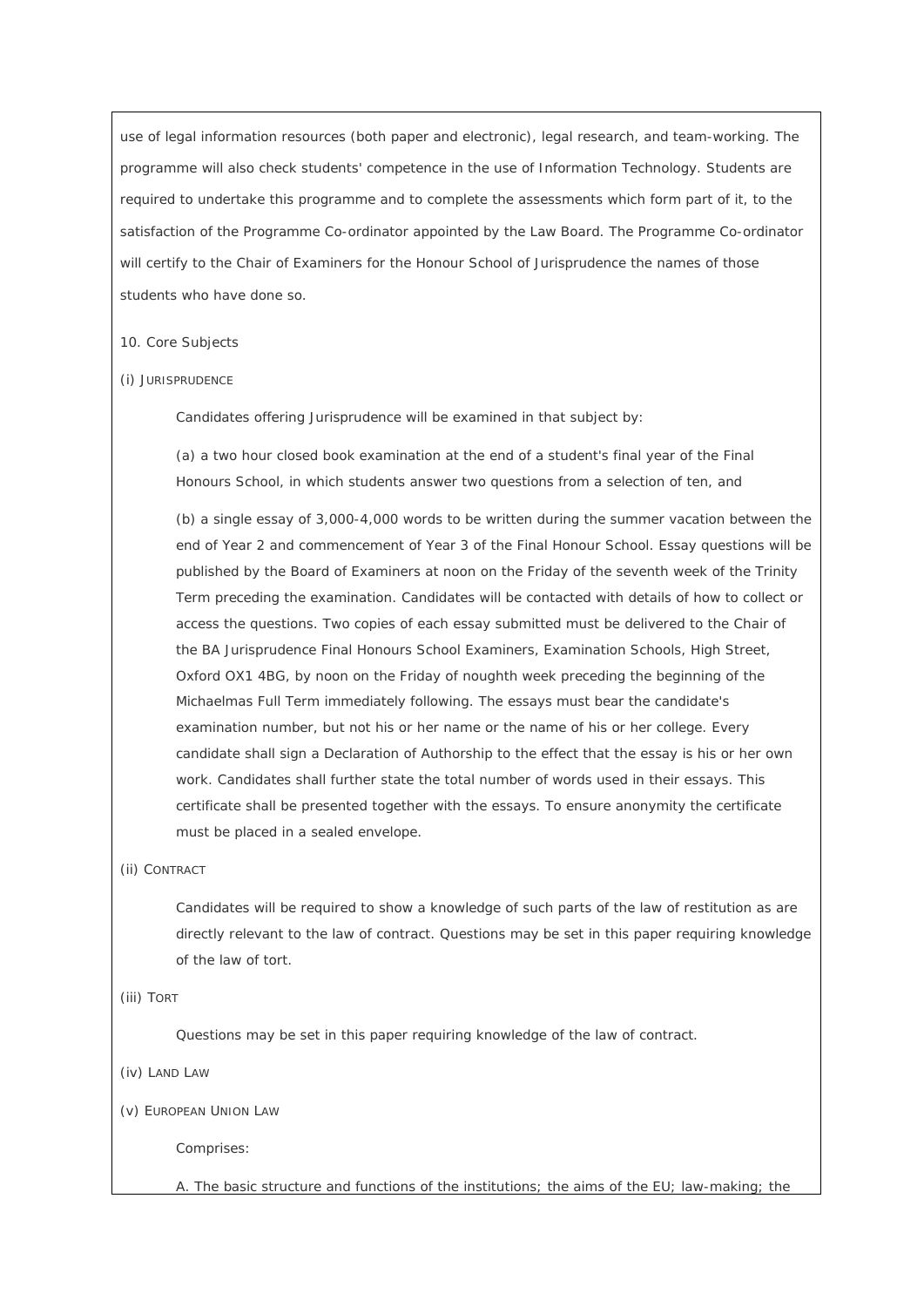composition and jurisdiction of the Court of Justice; the penetration of EU law into national legal orders.

B. Free movement of persons and services.

C. Free movement of goods.

## (vi) TRUSTS

### (vii) ADMINISTRATIVE LAW

Questions will not be set on the law of local government or of public corporations except as illustrating general principles of administrative law.

Candidates will be required to show a sufficient knowledge of such parts of the general law of the constitution as are necessary for a proper understanding of this subject.

## 11. *Optional Subjects*

The following further regulations apply to the optional Jessup Moot subject:

The Jessup Moot option may only be taken by candidates who are members of the Law Faculty's team participating in the Philip C. Jessup International Law Moot Competition ('the Jessup Moot'). Candidates may not be assessed for both this option and the full optional subject 'public international law'.

On being selected for the Jessup Moot team, each candidate will be required to sign a declaration acknowledging the obligations and expectations upon them. Details are provided in the Law Faculty Handbook for Undergraduate Students.

Candidates will study subject matter falling within the field of public international law, as defined in the course description for the 'public international law' option provided in the Law Faculty Handbook for Undergraduate Students. In addition, candidates will study in detail the subject area covered by the Jessup Moot compromis (the competition problem set) in preparation for writing the memorials.

The means of assessment for the Jessup Moot optional subject will be twofold.

(i) By noon on the day after the deadline for submission of memorials to the Jessup Moot Competition, as published in the Undergraduate Handbook, (or if that deadline falls on a Friday, by noon of the following Monday), one of the option candidates must submit the following items to the Examination Schools on behalf of all of the candidates taking the option:

a) two written assessments of up to 12,000 words each, which will constitute the appellant and respondent memorials submitted for the Jessup Moot for the year in question;

b) a declaration of joint authorship, signed by all the candidates, acknowledging that each has made a significant contribution, commensurate to that of the other team members, and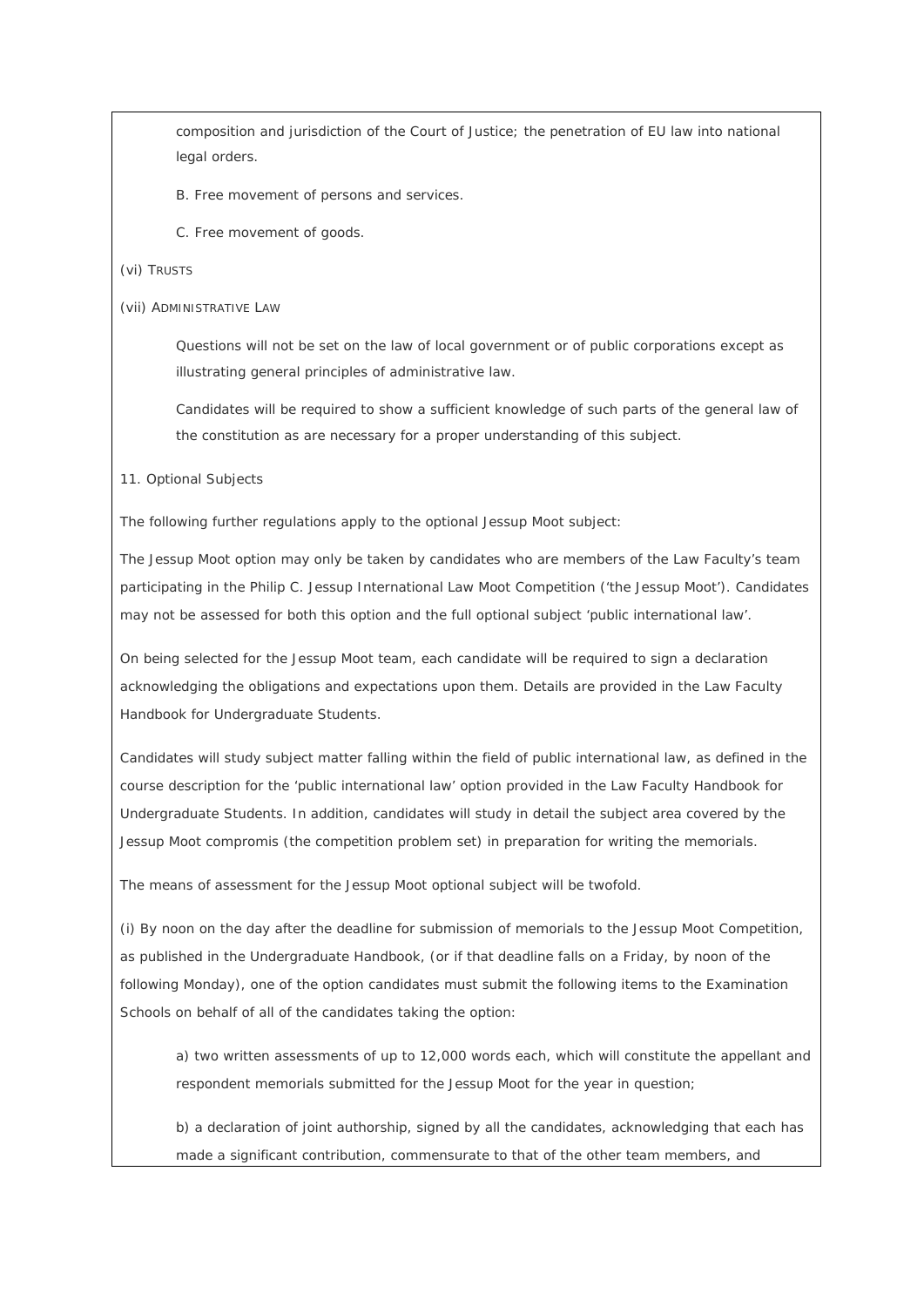confirming that each is aware that they will all receive the same mark for the submissions.

By the same deadline, the candidate must submit the memorials in electronic form to the Law Faculty examination secretary so they can be scrutinised by plagiarism detection software. The marks for the memorials will constitute 50 per cent of the total mark for the Jessup Moot option.

ii) Candidates will take the public international law examination at the end of their final year, but will answer only two questions (one from Part A and one from Part B) in a total of 90 minutes, rather than four questions in 180 minutes. The mark awarded will constitute the remaining 50 per cent of the total mark for the Jessup Moot option and will be added to the mark attained under i) to produce an overall mark for the option.

12*. Statutes and other source material*

Details of the statutes and other sources of material which will be available to candidates in the examination room for certain papers will be given in the teaching conventions and in examiners' edicts circulated to candidates.

# Special Regulations for the Honour School of Jurisprudence (Course 2)

1. Candidates in the School of Jurisprudence shall be examined in subjects from such branches of the law and of philosophy as may be prescribed by regulation.

2. No candidate shall be admitted to examination in this school unless he or she has either passed or been exempted from the First Public Examination.

3. The examination in this school shall be under the supervision of the Board of the Faculty of Law, which shall make regulations concerning it, subject always to the preceding clauses of this sub-section and to the concurrence of the Divisional Board of Humanities in respect of regulations concerning philosophy.

4. Candidates shall be examined in accordance with the Examination Regulations set out below. They will also be required to spend, after their matriculation, an academic year of residence in a European university approved in accordance with these regulations, and to have attended such courses at the approved university as are approved in accordance with these regulations, and to have completed such examinations at the approved university as the faculty board may specify.

5. The Law Board will approve courses at certain European universities. The list of approved courses will be available at the Institute of European and Comparative Law, St Cross Building, Manor Road.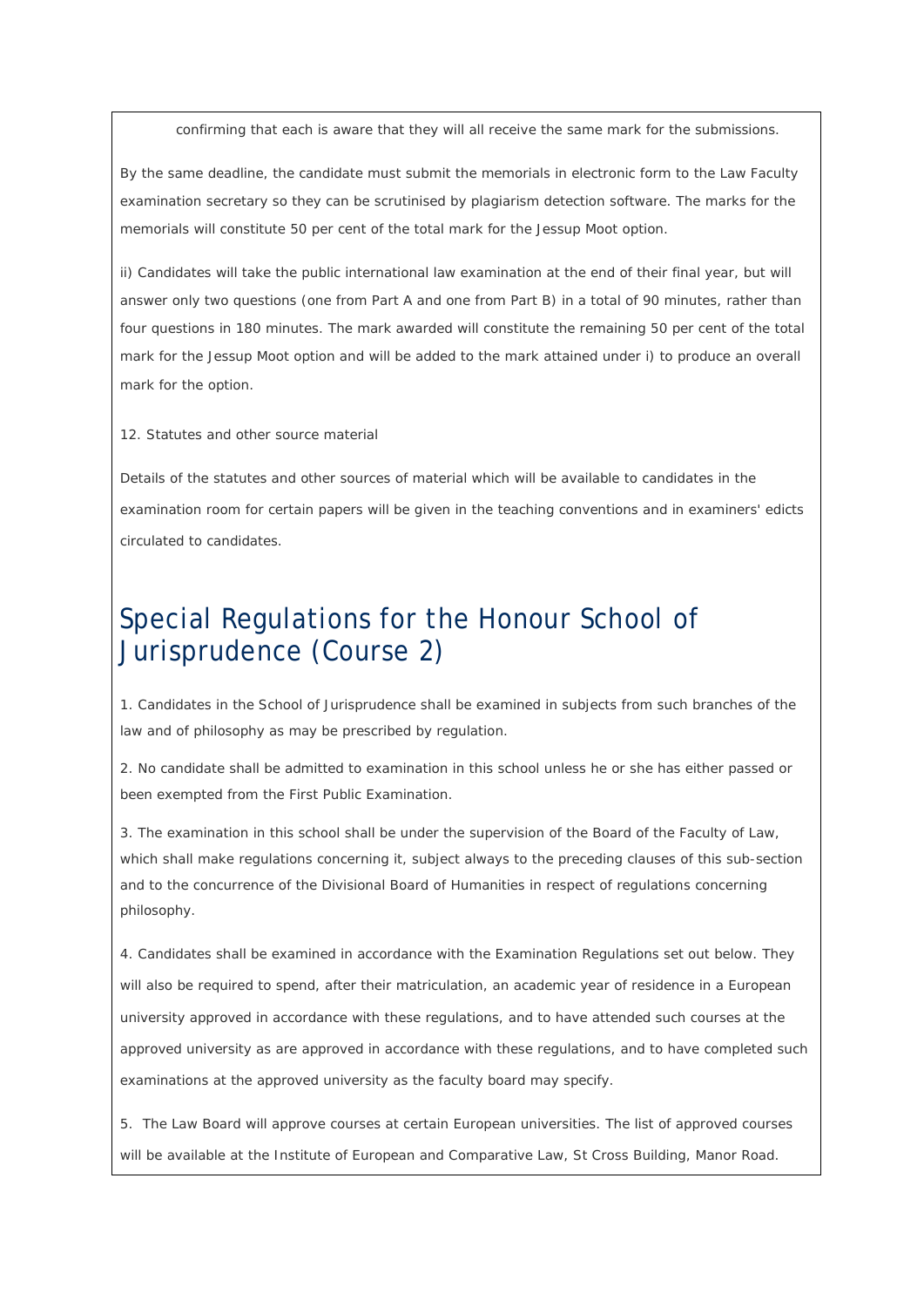6. Candidates may proceed to an academic year of residence at an approved university only if so permitted by the Board of the Faculty of Law. The board shall not give such permission unless the candidate presents (*a*) a certificate of linguistic competence relevant to the proposed year of residence and (b) a certificate from his or her society stating that he or she will have resided in Oxford for six terms (or three terms in the case of an applicant with senior status) since matriculation before proceeding to such residence, and (*c*) a statement in support from the head or a tutor of the candidate's society.

7. The certificate of linguistic competence may be provided only by a member of the University approved by the board.

8. Candidates will be required to take certain examinations at the approved universities. Details will be available from the Institute of European and Comparative Law.

9. The Institute of European and Comparative Law will certify to the chair of the examiners for the Honour School of Jurisprudence the names of candidates who have satisfied the requirements for the year abroad.

6. The board may amend or add to any provision in Regulations 5, 8, and 9 by regulation published in the *Gazette* at any time before the commencement of the academic year to which such addition or amendment applies.

7. Candidates must have satisfactorily completed the Legal Research and Mooting Skills Programme.

8. Candidates shall be examined in the following seven core subjects

(i) Jurisprudence

(ii) Contract

(iii) Tort

(iv) Land Law

(v) European Union Law

(vi) Trusts

(vii) Administrative Law

9. In addition to the core subjects, candidates must offer two further optional subjects from a list approved by the Board of the Faculty of Law. The list for the following academic year shall be posted in the Law Faculty Office and sent to college tutors, together with individual specifications and examination methods, not later than the beginning of the fifth week of the Hilary Term in the year before the Honour School examination will be held. Depending on the availability of teaching resources, not all optional subjects will be available to all candidates in every given year. If any such subject has to be withdrawn after it has appeared on the lists approved by the Board of the Faculty of Law, notice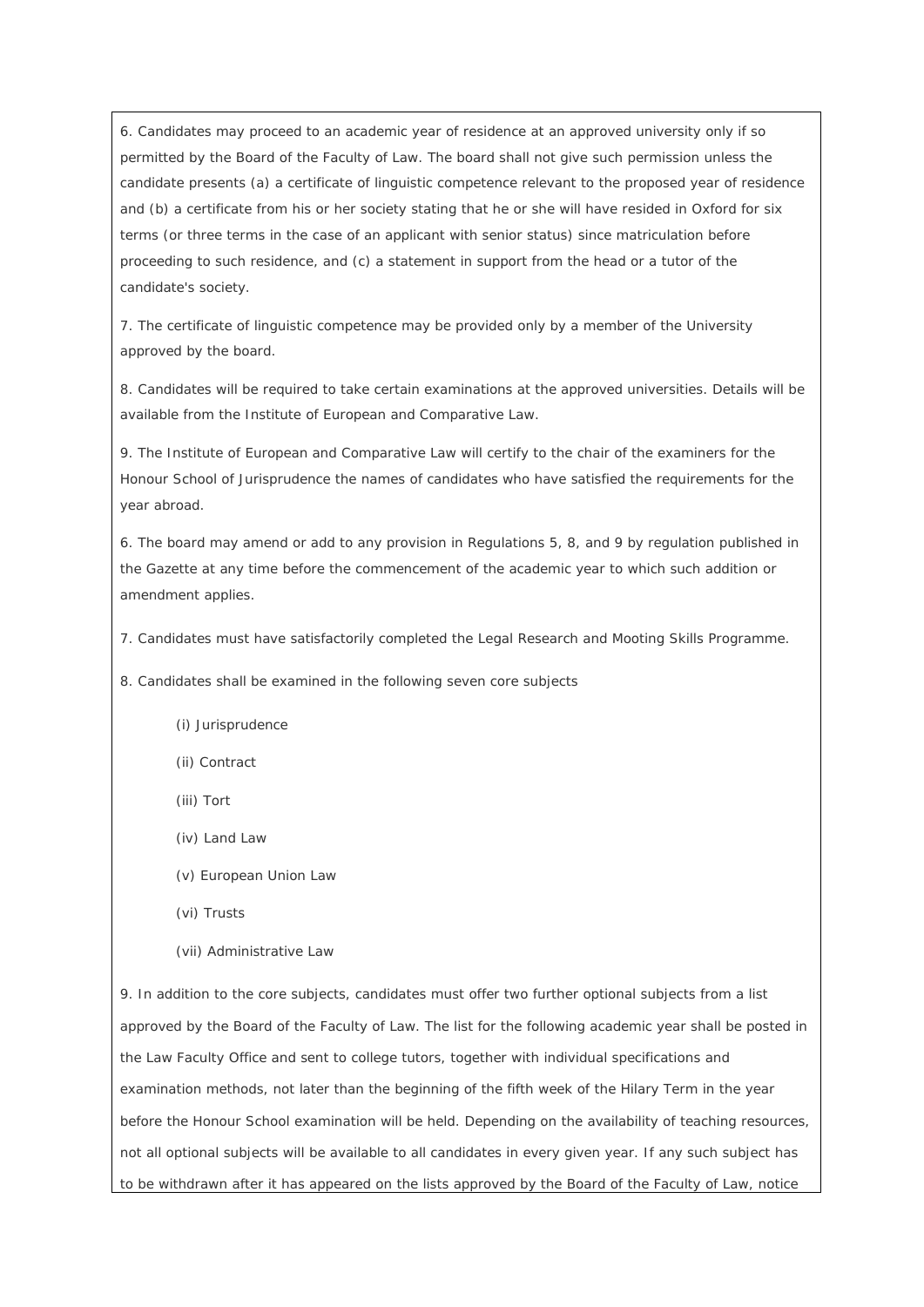will be given in the Law Faculty Handbook for Undergraduate Students for the relevant year, which will be published and made available on the Faculty website by Monday of noughth week of Michaelmas Term that year. Candidates selected for the Jessup Moot team may take the Jessup Moot option in place of one of the two optional subjects. Further regulations for the Jessup Moot option appear under 13. below.

10. Candidates who have been awarded the Diploma in Legal Studies shall be examined in the same number of subjects as other candidates but shall not be required to repeat in the Final Honour School papers taken for the Diploma which would otherwise be compulsory.

#### 11. *Legal Research and Mooting Skills Programme*

The Law Board offers a Legal Research and Mooting Skills Programme, which provides training in the use of legal information resources (both paper and electronic), legal research, and team-working. The programme will also check students' competence in the use of Information Technology. Students are required to undertake this programme and to complete the assessments which form part of it, to the satisfaction of the Programme Co-ordinator appointed by the Law Board. The Programme Co-ordinator will certify to the Chair of Examiners for the Honour School of Jurisprudence the names of those students who have done so.

#### 12. *Core Subjects*

#### (i) JURISPRUDENCE

Candidates offering Jurisprudence will be examined in that subject by:

(a) a two hour closed book examination at the end of a student's final year of the Final Honours School, in which students answer two questions from a selection of ten, and

(b) a single essay of 3,000-4,000 words to be written during the summer vacation between the end of Year 2 and commencement of Year 3 of the Final Honour School. Essay questions will be published by the Board of Examiners at noon on the Friday of the seventh week of the Trinity Term preceding the examination. Candidates will be contacted with details of how to collect or access the questions. Two copies of each essay submitted must be delivered to the Chair of the BA Jurisprudence Final Honours School Examiners, Examination Schools, High Street, Oxford OX1 4BG, by noon on the Friday of noughth week preceding the beginning of the Michaelmas Full Term immediately following. The essays must bear the candidate's examination number, but not his or her name or the name of his or her college. Every candidate shall sign a Declaration of Authorship to the effect that the essay is his or her own work. Candidates shall further state the total number of words used in their essays. This certificate shall be presented together with the essays. To ensure anonymity the certificate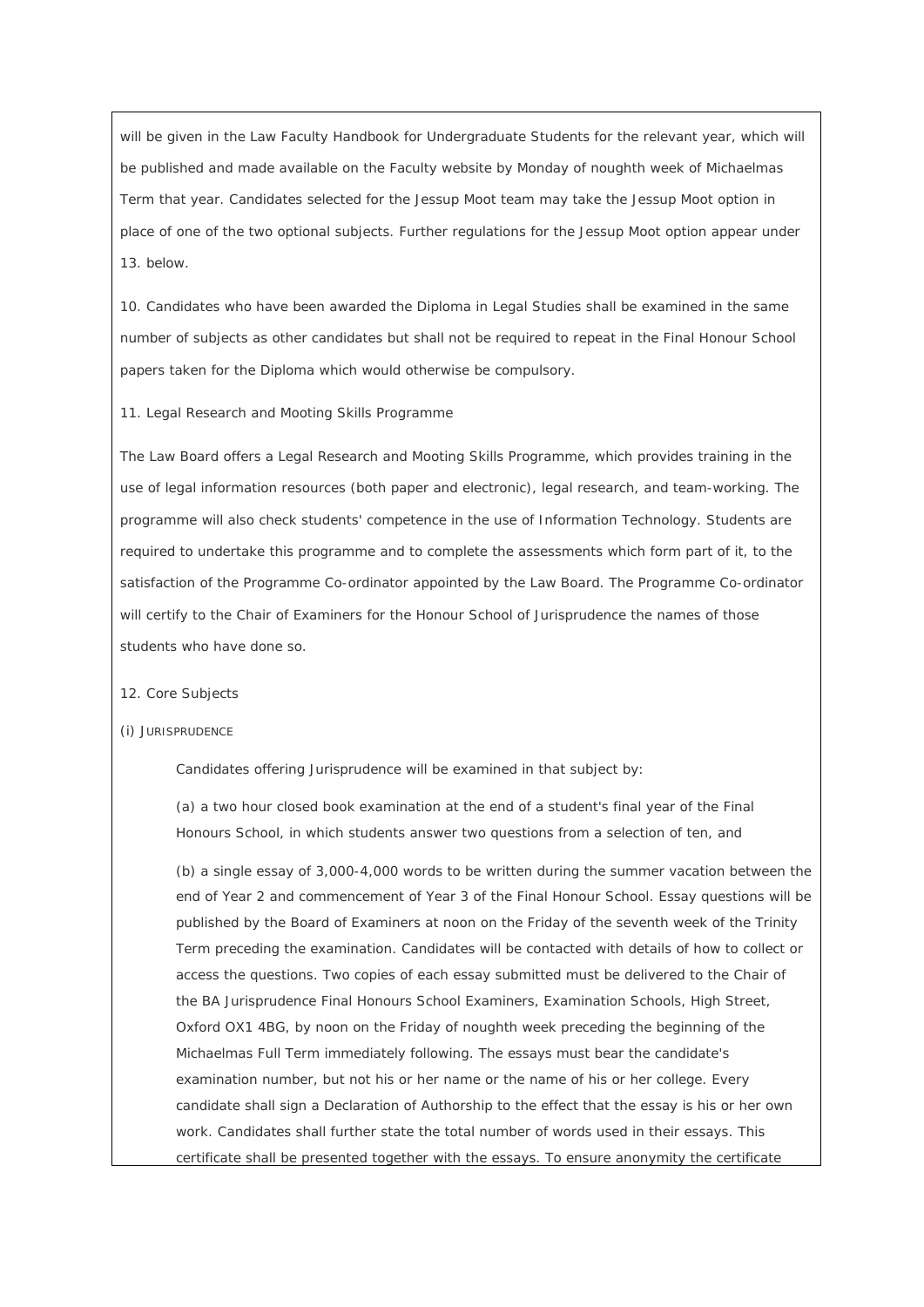must be placed in a sealed envelope.

(ii) CONTRACT

Candidates will be required to show a knowledge of such parts of the law of restitution as are directly relevant to the law of contract. Questions may be set in this paper requiring knowledge of the law of tort.

#### (iii) TORT

Questions may be set in this paper requiring knowledge of the law of contract.

- (iv) LAND LAW
- (v) EUROPEAN UNION LAW

Comprises:

A. The basic structure and functions of the institutions; the aims of the EU; law-making; the composition and jurisdiction of the Court of Justice; the penetration of EU law into national legal orders.

B. Free movement of persons and services.

- C. Free movement of goods.
- (vi) TRUSTS
- (vii) ADMINISTRATIVE LAW

Questions will not be set on the law of local government or of public corporations except as illustrating general principles of administrative law.

Candidates will be required to show a sufficient knowledge of such parts of the general law of the constitution as are necessary for a proper understanding of this subject.

13. *Optional Subjects*

The following further regulations apply to the optional Jessup Moot subject:

The Jessup Moot option may only be taken by candidates who are members of the Law Faculty's team participating in the Philip C. Jessup International Law Moot Competition ('the Jessup Moot'). Candidates may not be assessed for both this option and the full optional subject 'public international law'.

On being selected for the Jessup Moot team, each candidate will be required to sign a declaration acknowledging the obligations and expectations upon them. Details are provided in the Law Faculty Handbook for Undergraduate Students.

Candidates will study subject matter falling within the field of public international law, as defined in the course description for the 'public international law' option provided in the Law Faculty Handbook for